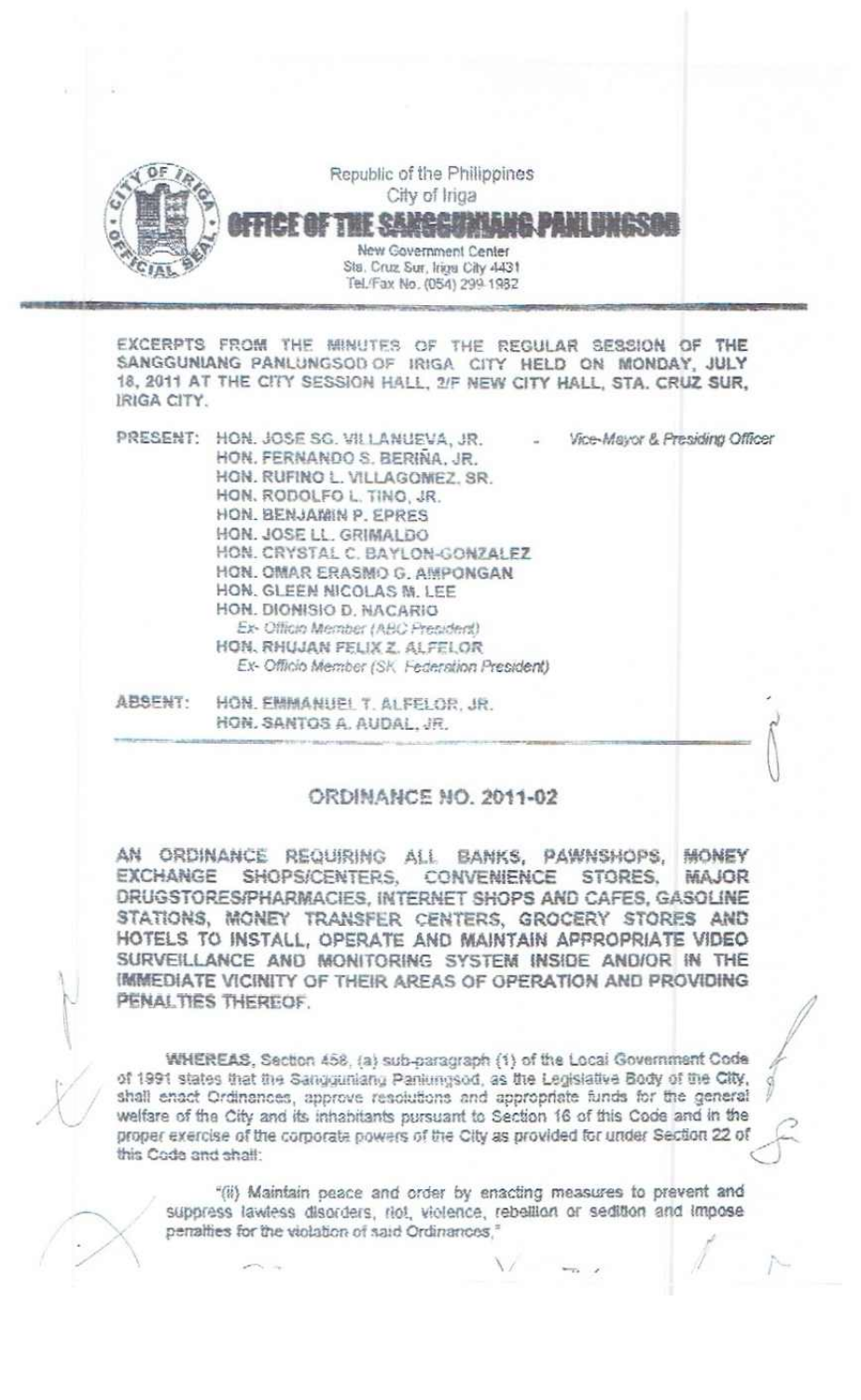Fage 2, Ordinance No. 2011 02

WHEREAS, incidents of robberies have recently been hugging the headline news and have resulted to the loss of innocent lives;

WHEREAS, inspite of the security measures put up by banking institutions, robbery/hold-ups are still successfully staged by fearless outlaws who are mostly armed with deadly and high powered weapons;

WHEREAS, most business establishments in and outside of Iriga City have already installed their video cameras in and outside of their place of operation to record all persons coming in and out of the same and monitor the activities inside their premises as well:

WHEREAS, with the use of the video monitoring devices, police and investigators will have an easier time identifying the perpetrators of these robbery/hold- ups and other lilegal activities:

WHEREAS, crimes of these nature could somehow be prevented and deterred when appropriate surveillance and monitoring cameras are installed inside and outside the premises or in the immediate vicinity of financial institutions and business establishments, making it easy for the police to monitor on-going events and for the recordings to serve as an aid for investigation to know how the crime was committed and help identify, capture and prosecute the doer of the crime;

WHEREAS, the City Gevernment of Iriga has resolved in maintaining the high contidence of the business sector in the City and will exhaust all means to prevent all kinds of crimes from happening within its jurisdiction.

NOW, THEREFORE, be it ordained as it is hereby ordained by the Sanggunlang Panlungsod of Iriga City, in Session duly assembled that:

Section 1. All banks, pawnshops, money or foreign currency exchange and transfer centers, bills payment or "bayad" centers, convenience stores, major drugstores/pharmacies, gasoline stations internet shops and cafes, grocery stores and hotels, hereinafter reterred to as business establishments in the City of Iriga are hereby required to install, operate and maintain appropriate video survelliance and monitoring systems inside and within, and/or in the immediate vicinity of their areas of oberation.

Section 2. Definition of Terms.

a) BUSINESS ESTABLISHMENTS - in this Ordinance shall refer to banks (and their branches including ATM stations), pawnshops, money or foreign currency exchange centers, convenience stores, major drugstores (drugstores where customers can enter the store premises and drugstores with over-the-counter customers), gasoline stations, internet cafes, money transfer centers, bills payment or "bayad" centers, grocery stores and hotels.

b. GROCERY STORES - refers to an establishment where merchandise is readily available and offered for sale, may be closed-door type or open, where customers can enter and purchase items during the store operating hours.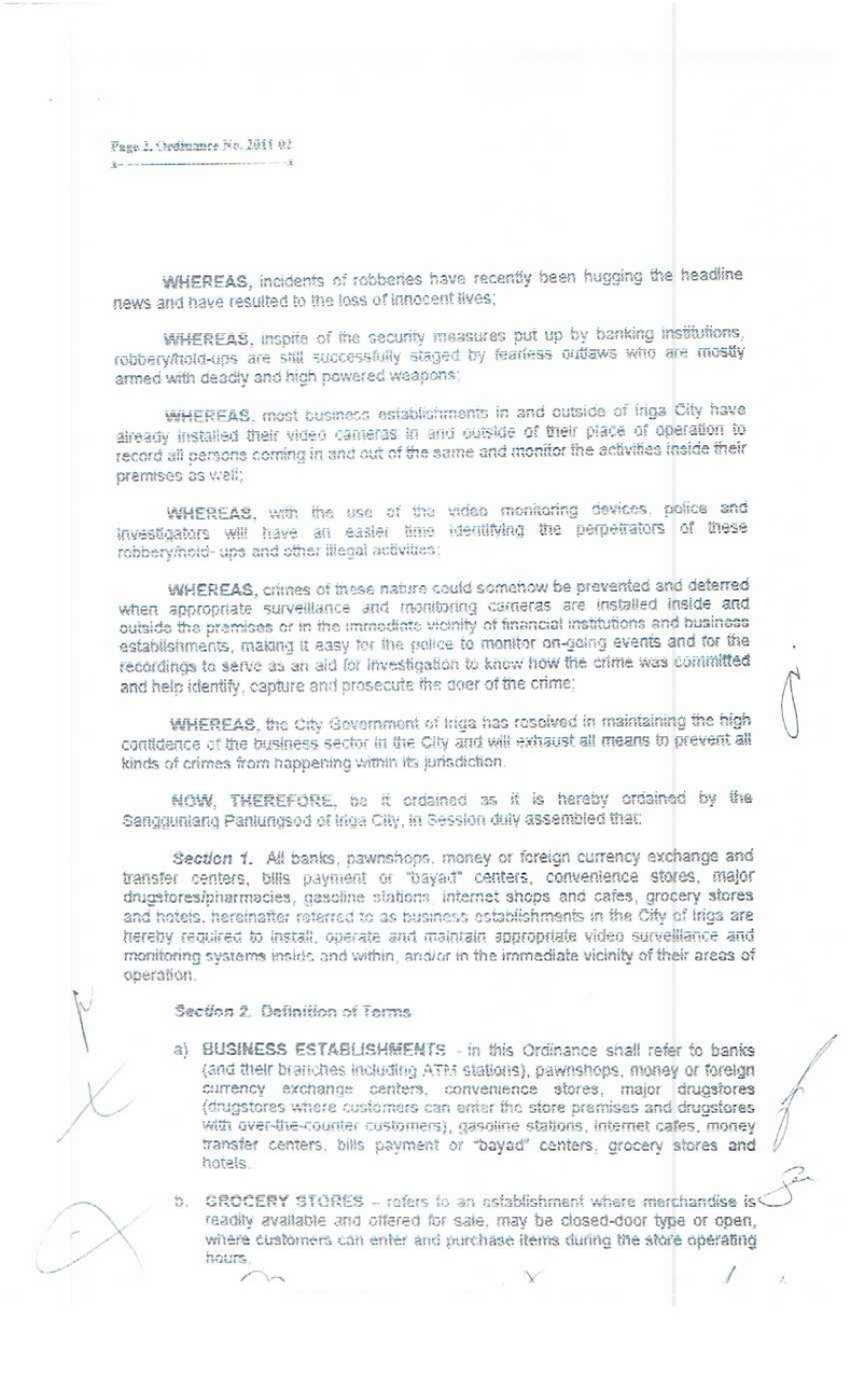- c. MAJOR ORUGSTORE/PHARMACY refers to an establishment where medicines and other health-related merchandise are available and offered for sale, may be closed-door or open, where customers can enter the premises to purchase drugstore products/items during the store operating hours. Over the counter-type or window-type drugstores shall be covered by the provisions of this Ordinance.
- d. VIDEO SURVEILLANCE AND MONITORING SYSTEMS refars to a gadget for electronic motion picture acquisition initially developed by the television industry out now common in other applications as well like computers, telecommunications, etc. Video cameras are used primarily in two modes, the first being the live broadcast, where the camera feeds real fime images directly to a screen for immediate observation. The second is to have the images, audio and data recorded to a storage device for archiving or further processing.

The video cameras may be fixed or installed on cellings, walls, side of buildings, posts and other structures and connected to local (within the establishment) television monitors or remote (far from the establishment) from where activities, occurrences and people within and immediately outside the premises can be visually monitored.

Section 3. The daily video recordings must be stored and present for a minimum period of at least thirty (30) days for review purposes and reference after which the same may be destroyed UNLESS its preservation is required by a court order, by the police or the City Mayor.

Section 4. The business establishments referred to this Ordinance must give the duly authorized local police authorities police access to the recordings or video. tapes/footages if the occasion warrants without prejudice to the provision of Section 3 hereof, after the assigned officer has shown the written authority given to him by the City Police Chief for the purposes.

Section 5. It shall be unlawful for any person to allow the unauthorized and/or unofficial use or viewing of any saved or archived video recording and the unauthorized disclosure or identification of the identity of any personis or clientis seen on the video other than that of the complainant or a victim.

Section 6. All covered business establishments are encouraged and not limited to provide modern surveillance systems, that is to shift from analog to digital video capabilities, black and white to color, provide night vision, and with programmable alert systems (if the establishment does not have these modern capabilities yet) within six (6) months from the effectivity of this Ordinance. This is to ensure that the prevention and investigative capabilities based on the video recordings are or can be enhanced, advanced and ready for ollywide integrated survelliance and monitoring aystem.

Section 7. In this shift after six months from the effectivity of this Ordinance, all covered business establishments may also complete wireless video Interconnections with central monitoring systems that may be established by the city government and its barangays for the local police and free districts.

The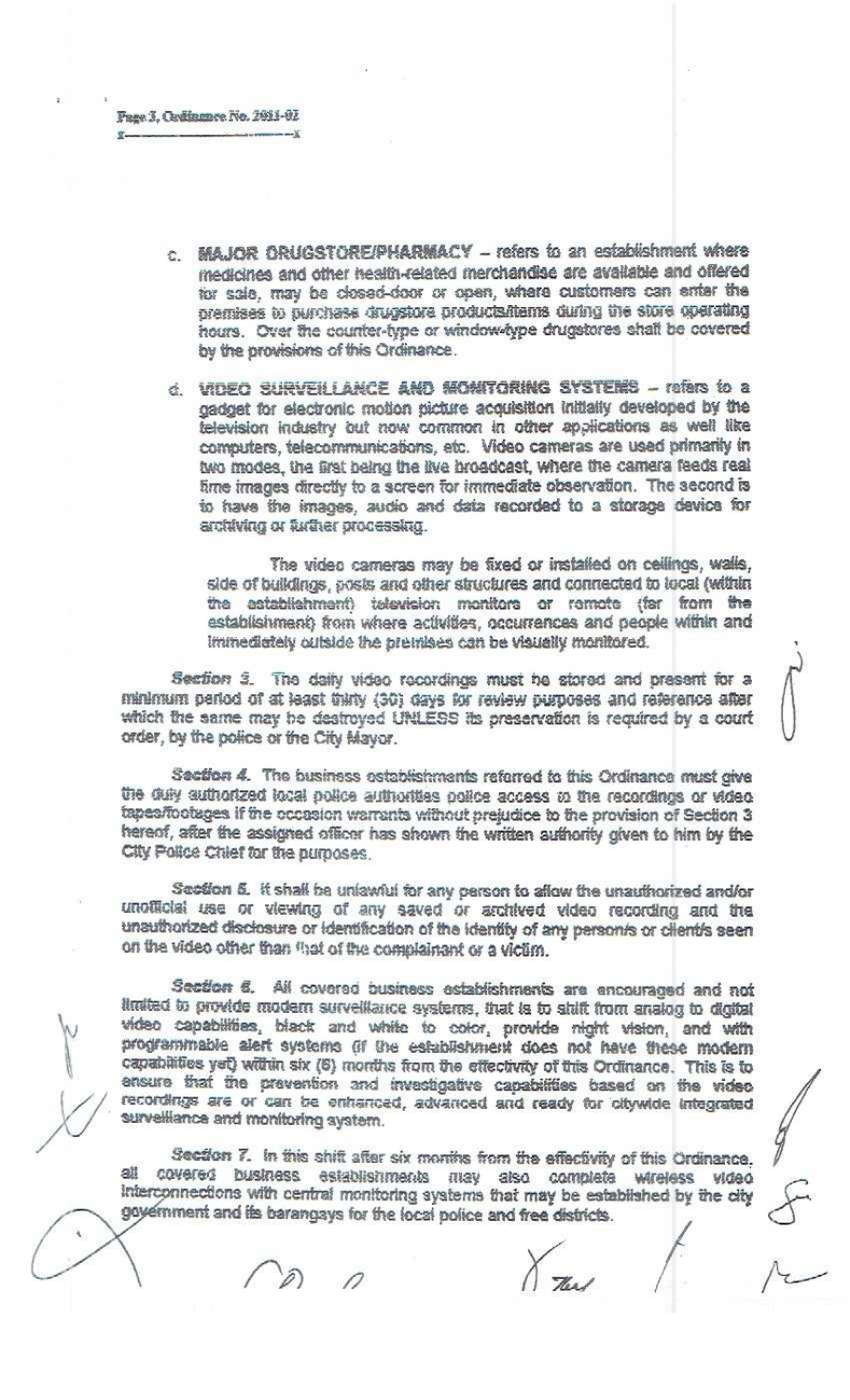Page 4. Ordinance No. 2011 02

Section 8. The City Government, through it City Mayor and the Sangguniang Panlungsod may give technical consultation for these business establishments. particularly the small and medium enterprises, to comply with these requirements immediately and in anticipation of the six-month shift to attain a modern video surveillance and monitoring system for the City

Section 9. The Thirty Six (36) Barangays of Inga City are also tasked to assist and support the Local Government in enforcing the provisions of this Ordinance. especially to monitor and ensure the strict compliance of the establishments concerned.

Section 10. PENALTY CLAUSE - Any violation of this Ordinance shall be Imposed with the following fines and penalties:

First Offense - FIVE THOUSAND PESOS (P5,000.00) and security  $+12.5$ remedial for the establishment owner or manager.

Second Offense - FIVE THOUSAND PESOS (P5.000.00) plus a onemonth suspension of the Business Permit and License to Operate.

Third Offense - Revocation of Business Permit and License of the current year

If any erring business astablishment refuses to pay the imposed fines within fifteen (15) calendar days from receipt of the violation notice or citation ticket, business permit and license to operate shall be suspended until the penalty is settled and requirements have been met. The business astablishment will be allowed to resume operation after the installation of all the roquiroments and upon recommendation of the Police Chief or the SPLO (Business Permit and Licensing Officer).

10b Any person who will violate the provision of Section 3, 4, and 5 shall pay a fine of FIVE THOUSAND PESOS (P5,000.00) or six months imprisonment, or both upon the discretion of the court.

Section 11. Criminal Liability of Officers of Partnerships, Corporations, Associations or Other Juridical Entities - in case any violation of this Ordinance is committed by a partnership, cornoration, association or any juridical entity, the partner, president, director, manager, trustee, estate administrator, or officer who consents to or knowingly tolerates such violation shall be held criminally liable as a co-principal.

Section 12. The Iriga City Police Force, the Task Force Pusog, the Business Permit and Licensing Officer (BPLO) are hereby tasked to implement this Ordinance. These units and officer must coordinate with the Office of the City Mayor to implement the provision of Section 8.

Section 13. Copies of this Ordinance shall be distributed to all concerned business establishments as defined in Section 2a, all Barangay Councils, all concerned inw enforcers and the Trial Courts in the City of Iriga.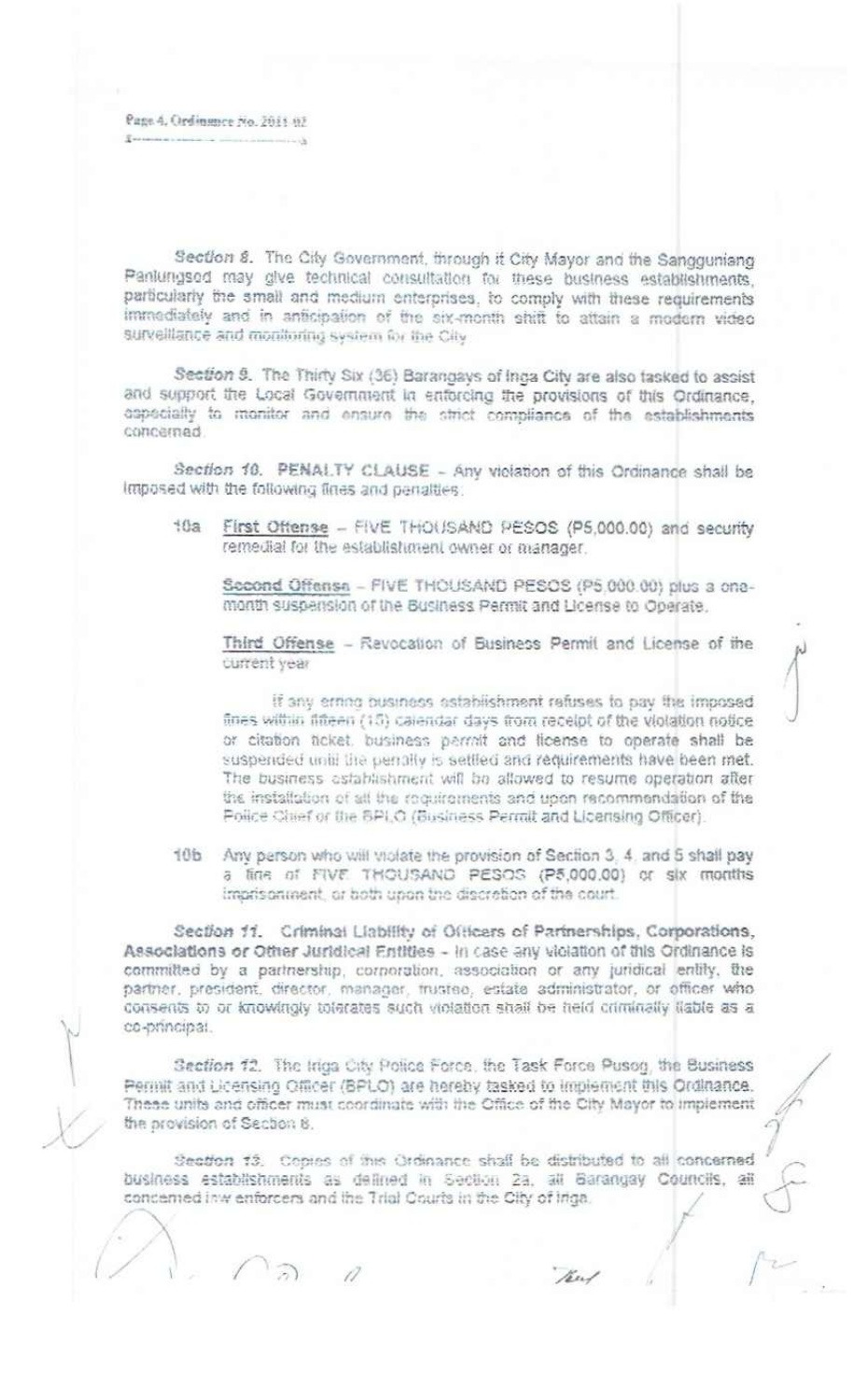Fage 5. Ordinance No. 2011-02

Section 14. Separability Clause. If any provision of this Ordinance is held invalid or unconstitutional, the other provisions not affected thereby shall remain valid and subsisting.

Section 15. All existing City Ordinances, Orders and Resolutions that are inconsistent with the provisions of this Ordinance are hereby repeated or modified accordingly.

Section 16. Effectivity Clause. This Ordinance shall take effect sixty (60) days after its publication in newspapers of local circulation.

## UNANIMOUSLY APPROVED

Done this 18th day of July, 2011 during the Regular Session of the Sangguniang Panlungsod of inga City.

Sponsors: Hon. Fernando S. Berlifa, Jr. Hon, Omar Erasmo G. Ampongan Hon. Gleen Nicolas M. Lee Hon. Ruffno L. Villagomez, Sr.

WE HEREBY CERTIFY to the correctness of the foregoing Ordinance.

SE SG. VILLANUEVA, JR. Vice-Mayor & Presiding Officer

EMMANUEL ALFEVOR.JR. Ŧ

SANTOS A. AUBAI i iir

FERNANDO S. BERIÑA, JR.

RUFINO L. VILLACOMEZ, SR.

3659 GRIMAL DO

CRYSTAL C. BAYLON-GONZALEZ

che da **GLEEN NICOLAS W. LEE** 

UMAR ENASMO G. AMPONGAN

New